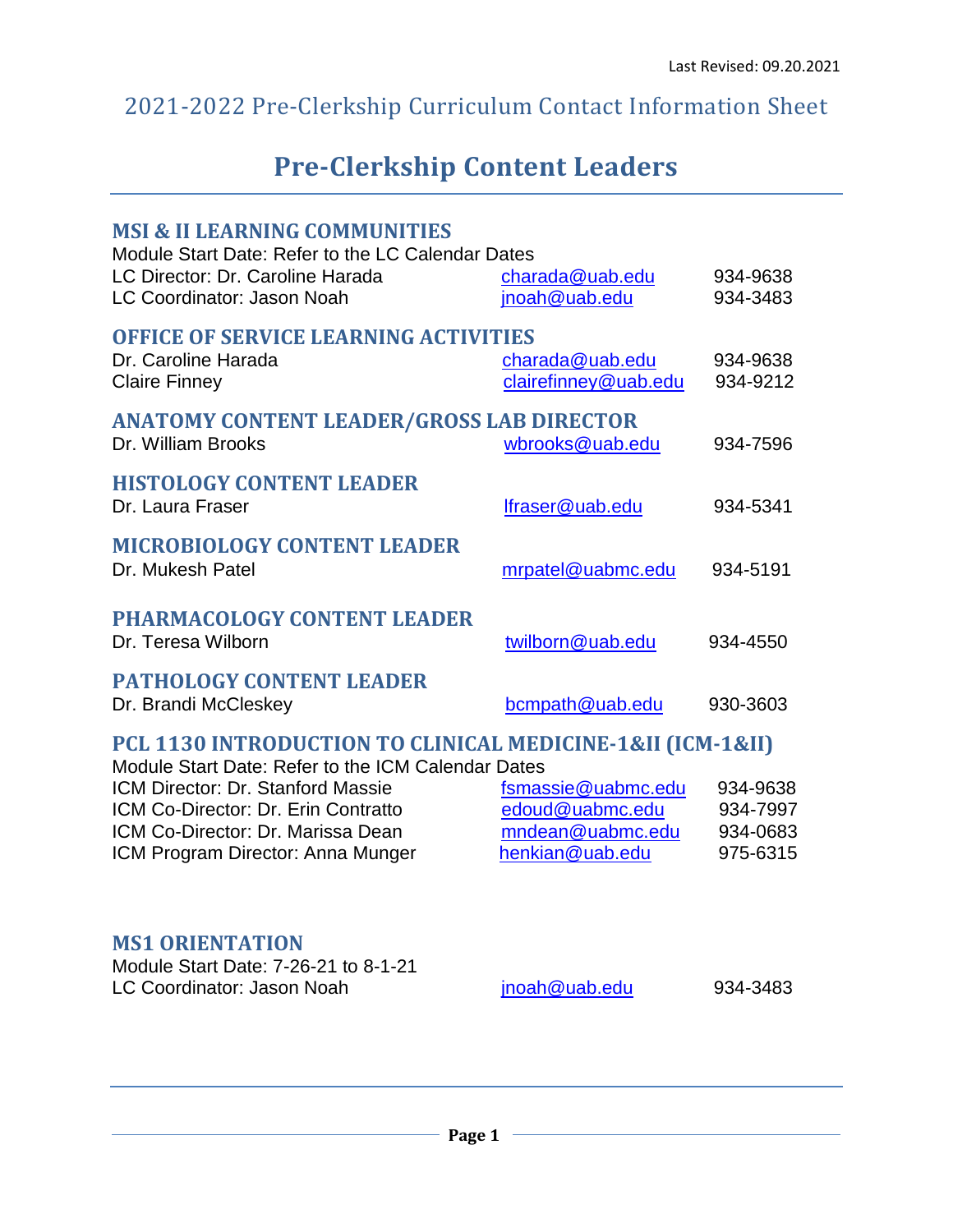# **MS1 Module Dates and Directors**

### **\*\*\*\*\*\*\*\*\***

| <b>MSI Module Coordinator: Nancy Massey</b>                                                                                                                                  | nlmassey@uab.edu                          | 934-4754             |
|------------------------------------------------------------------------------------------------------------------------------------------------------------------------------|-------------------------------------------|----------------------|
| <b>PCL 1100 Patient, Doctor, &amp; Society</b><br>Module Start Date: 8-2-21 to 8-15-21<br>Module Director: Dr. Caroline Harada<br>Clinical Co-Director: Dr. Stephanie Berger | charada@uabmc.edu<br>sberger@peds.uab.edu | 934-9261<br>558-2904 |
| <b>PCL 1126 FUNDAMENTALS of MEDICINE</b><br>Module Start Date: 8-16-21 to 12-19-21<br>Module Director: Dr. Laura Fraser                                                      | lfraser@uab.edu                           | 934-5341             |
| "Fundamentals of Medicine" Blocks:                                                                                                                                           |                                           |                      |
| <b>Block 1: Biomolecules and Bioenergetics</b><br>Block Start Date: 8-16-21 to 9-05-21<br>Block Leader: Dr. Martin Young                                                     | meyoung@uab.edu                           | 934-2328             |
| <b>Block 2: Development and Anatomic Structure</b><br>Block Start Date: 9-6-21** to 10-3-21<br>Block Leader: Dr. Laura Fraser                                                | lfraser@uab.edu                           | 934-5341             |
| <b>Block 3: Cells and Foundations of Pharmacology</b><br>Block Start Date: 10-4-21 to 10-31-21<br>Block Leader: Dr. Teresa Wilborn                                           | twilborn@uab.edu                          | 934-4550             |
| .                                                                                                                                                                            |                                           |                      |

**Fall Break: 10-18-21 to 10-24-20\*\***

| Block 4: Pathology and Immunology: Response to Insult and Infection |          |
|---------------------------------------------------------------------|----------|
| Block Start Date: 11-1-21 to 11-28-21**                             |          |
| Block Leader Pathology Lead: Dr. Peter Anderson pga@uab.edu         | 934-2414 |
| Block Leader Immunology Lead: Dr. Heather Bruns habruns@uab.edu     | 934-2414 |

# **Thanksgiving Holiday: 11-25-21 to 11-28-21\*\***

| Block 5: Microbiology: Infectious Agents and Antimicrobial Therapy |                   |          |
|--------------------------------------------------------------------|-------------------|----------|
| Block Start Date: 11-29-21 to 12-19-21 <sup>**</sup>               |                   |          |
| Block Leader: Dr. Rachael Lee                                      | ralee@uab.edu     | 934-5191 |
| <b>Clinical Co-Director: Dr. Mukesh Patel</b>                      | mrpatel@uabmc.edu | 934-5191 |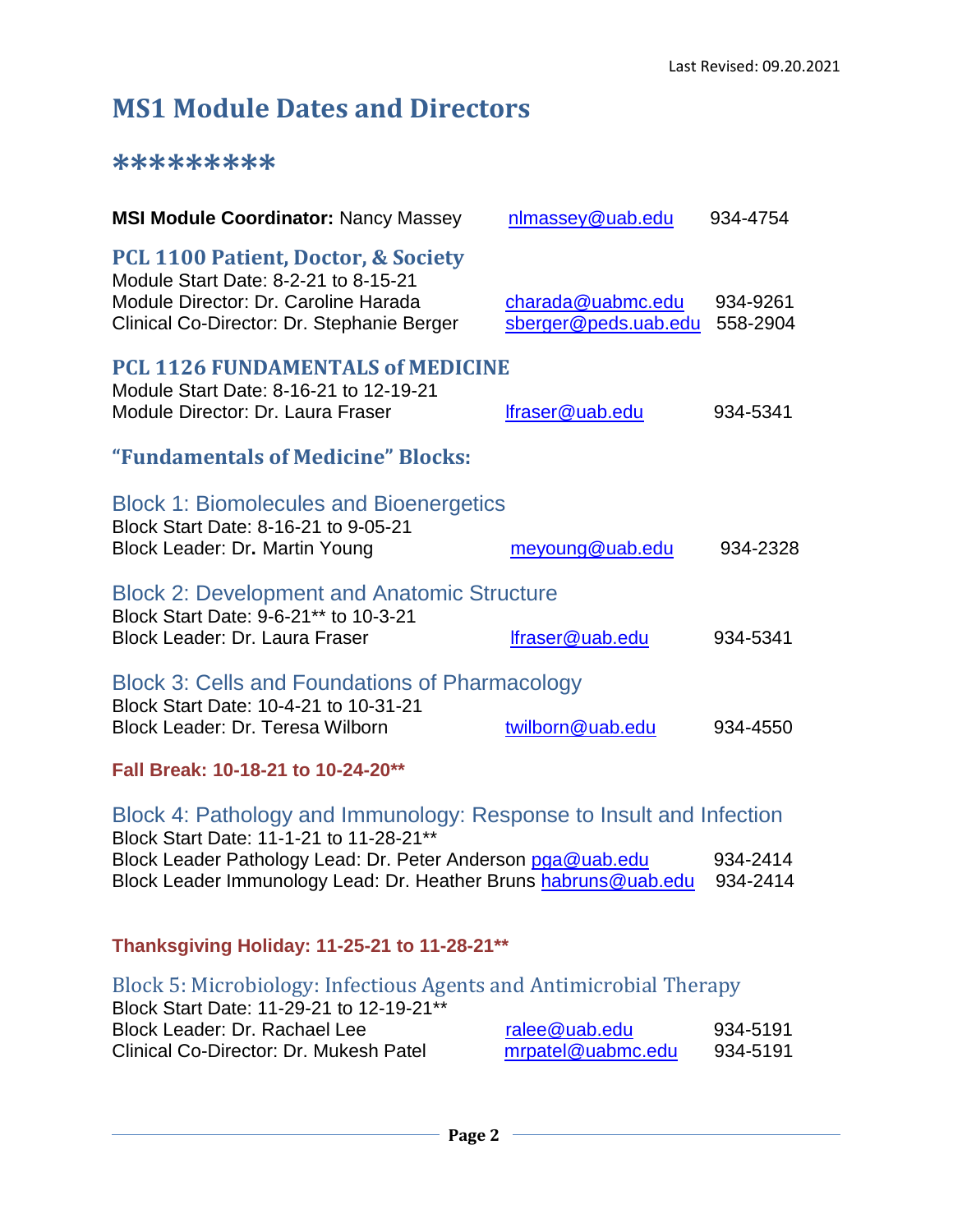### **Winter Break: 12-20-21 to 1-2-22\*\***

## **CARDIOVASCULAR**

| Module Start Date: 1-3-22 to 2-6-22<br>Module Director: Dr. Silvio Litovsky<br>Clinical Co-Director: Dr. Harish Doppalapudi                                                | slitovsk@uab.edu<br>harish@uab.edu                    | 996-5410<br>934-3614             |
|----------------------------------------------------------------------------------------------------------------------------------------------------------------------------|-------------------------------------------------------|----------------------------------|
| <b>PULMONARY</b><br>Module Start Date: 2-7-22 to 3-13-22**<br>Module Director: Dr. Pilar Acosta Lara<br>Clinical Co-Director: Dr. Mukesh Patel                             | pacosta@uab.edu<br>mrpatel@uabmc.edu                  | 975-6770<br>934-5191             |
| Spring Break: 3-14-22 to 3-20-22**                                                                                                                                         |                                                       |                                  |
| <b>GASTROINTESTINAL</b><br>Module Start Date: 3-21-22 to 5-1-22<br>Module Director: Dr. Cathy Fuller<br>Clinical Co-Director: Dr. Chad Burski                              | cfuller@uab.edu<br>cmburski@uab.edu                   | 934-6227<br>934-3411             |
| <b>RENAL</b><br>Module Start Date: 5-2-22 to 6-5-22<br>Module Director: Dr. Mark Bevensee<br>Clinical Co-Director: Dr. Eric Judd<br>Clinical Co-Director: Dr. Shikha Mehta | bevensee@uab.edu<br>ejudd@uab.edu<br>smehta@uabmc.edu | 975-9084<br>996-2226<br>934-1801 |

### **Summer Break: 6-6-22 to 6-26-22\*\***